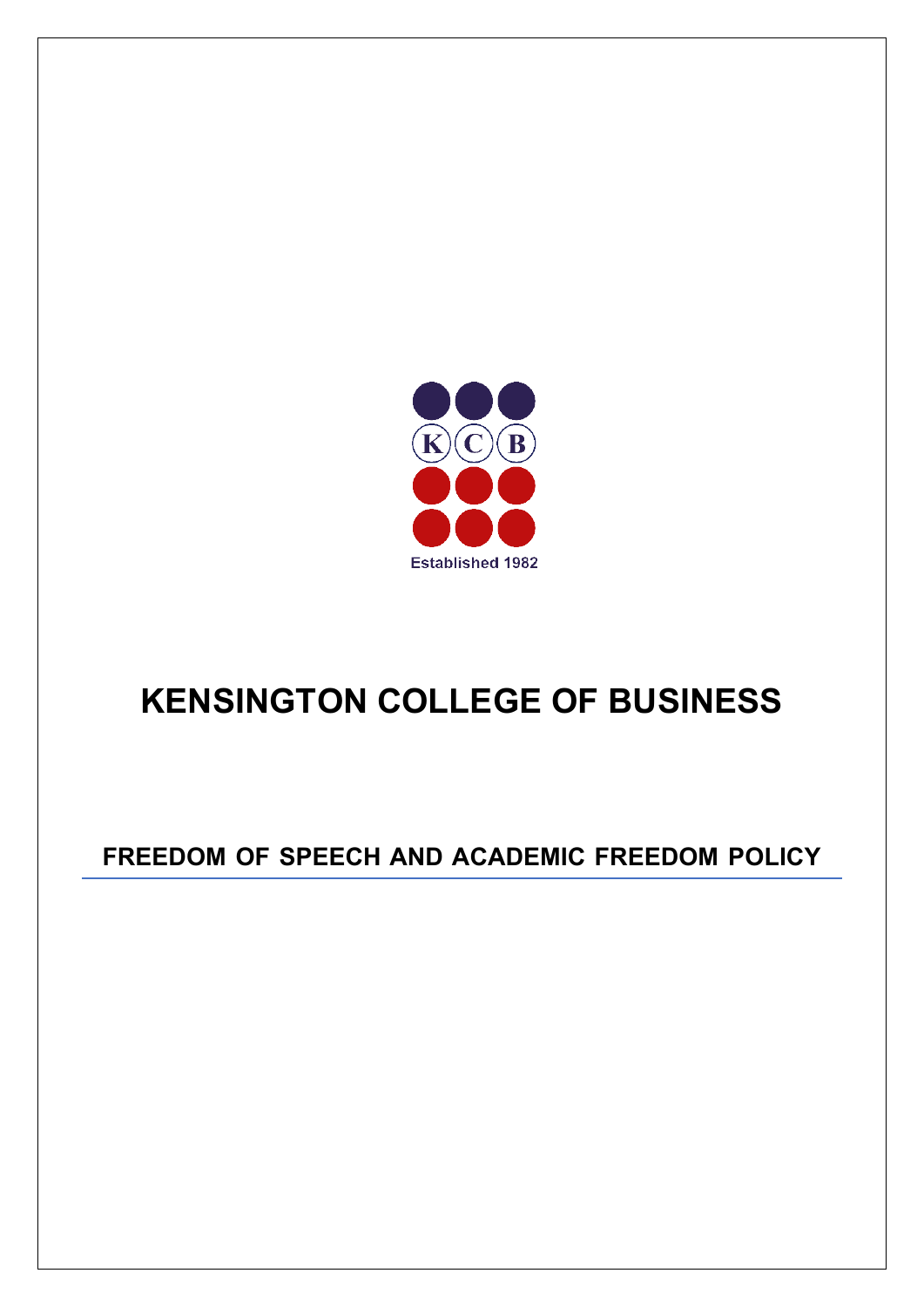### **Table of Contents**

| Procedures for Screening and Checking External Speakers/Trainers to KCB 4 |  |
|---------------------------------------------------------------------------|--|
|                                                                           |  |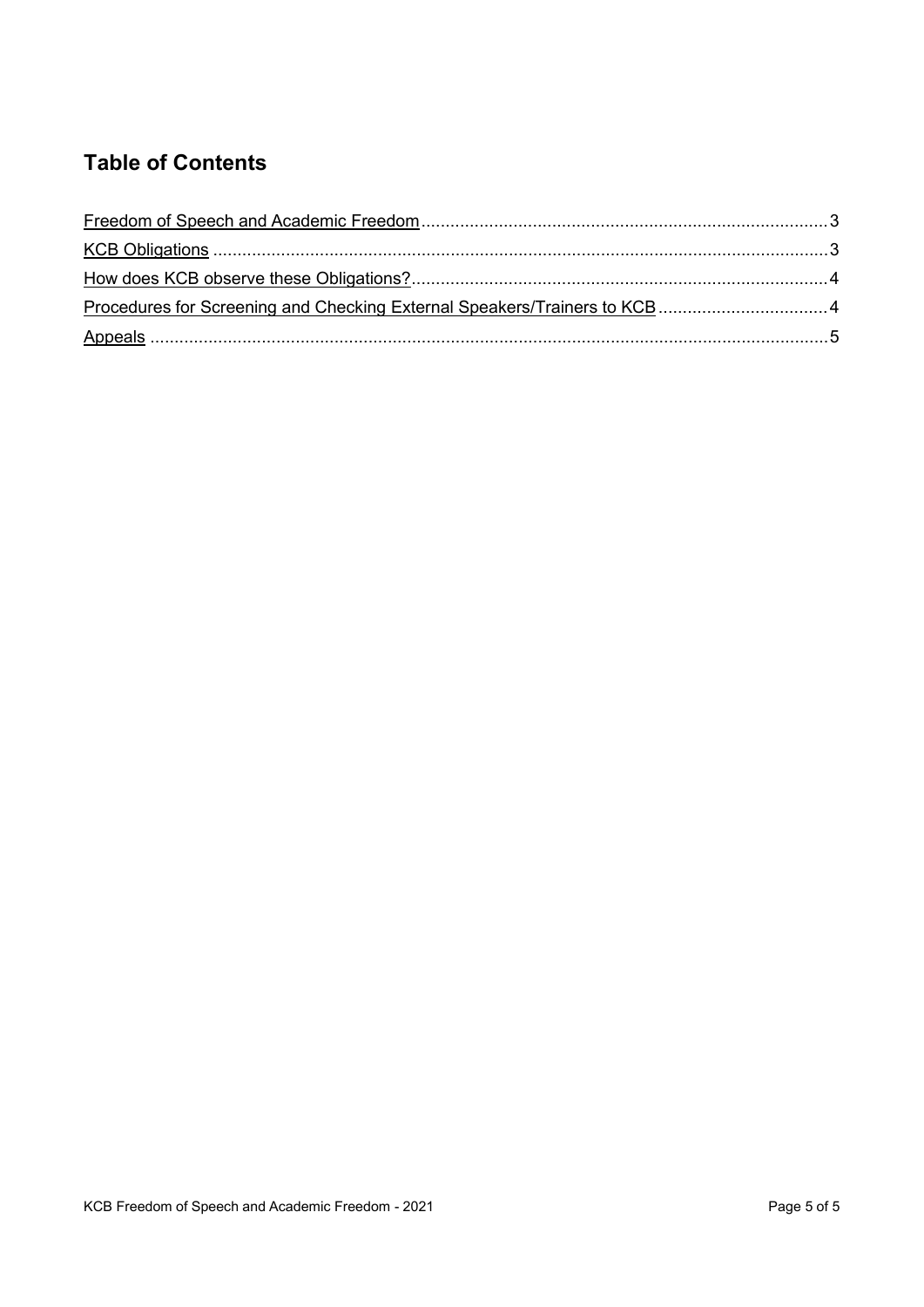#### <span id="page-2-0"></span>**Freedom of Speech and Academic Freedom**

- 1. KCB observes freedom of expression and freedom as basic human rights protected by law and tolerates a wide range of political and academic views, including the unpopular, controversial, or provocative views. The College also considers freedom of expression and academic freedom as freedoms within the law and not as absolute freedoms.
- 2. Thus, open and honest debate is encouraged whilst the College ensures that this takes place within a safe environment. This means that staff have the right to question received wisdom and to put forward new ideas, even the controversial ones and should not have any fear of placing themselves in jeopardy of losing their jobs or privileges by so doing.
- 3. The College does not therefore deny the use of its premises to any individual, group or members of groups on the grounds of their beliefs, or on the grounds of the policies or objectives of the groups they represent.
- 4. However, freedom to express views needs to be balanced with the need to secure freedom from harm for staff. The College therefore applies these rights to freedom of speech within the Equality Act 2010, and in the interest of national security and public safety. This policy is integral to the College's Prevent Duty, contained within Section 26 of the Counter Terrorism and Security Act 2015. This states that specified authorities, in the exercise of their functions, must have "due regard to the need to prevent people from being drawn into terrorism". The policy therefore seeks to:
	- i. protect vulnerable individuals from being drawn into extremism,
	- ii. prevent disorder or crime.
	- iii. protect the reputation or rights of others;
	- iv. prevent the disclosure of information received in confidence.

#### <span id="page-2-1"></span>**KCB Obligations**

- 5. As an institution of higher learning, which values academic freedom, KCB is committed to promoting and positively encouraging free debate and enquiry. Wherever possible, practical and permissible, KCB will facilitate freedom of speech, scholarly enquiry and academic debate.
- 6. However, it is obliged to ensure that all its events, activities and initiatives are safe, without risk, and that they are lawful. The College will therefore apply reasonably practicable steps to ensure that for its staff, and visiting speakers have freedom to express themselves within a secure environment.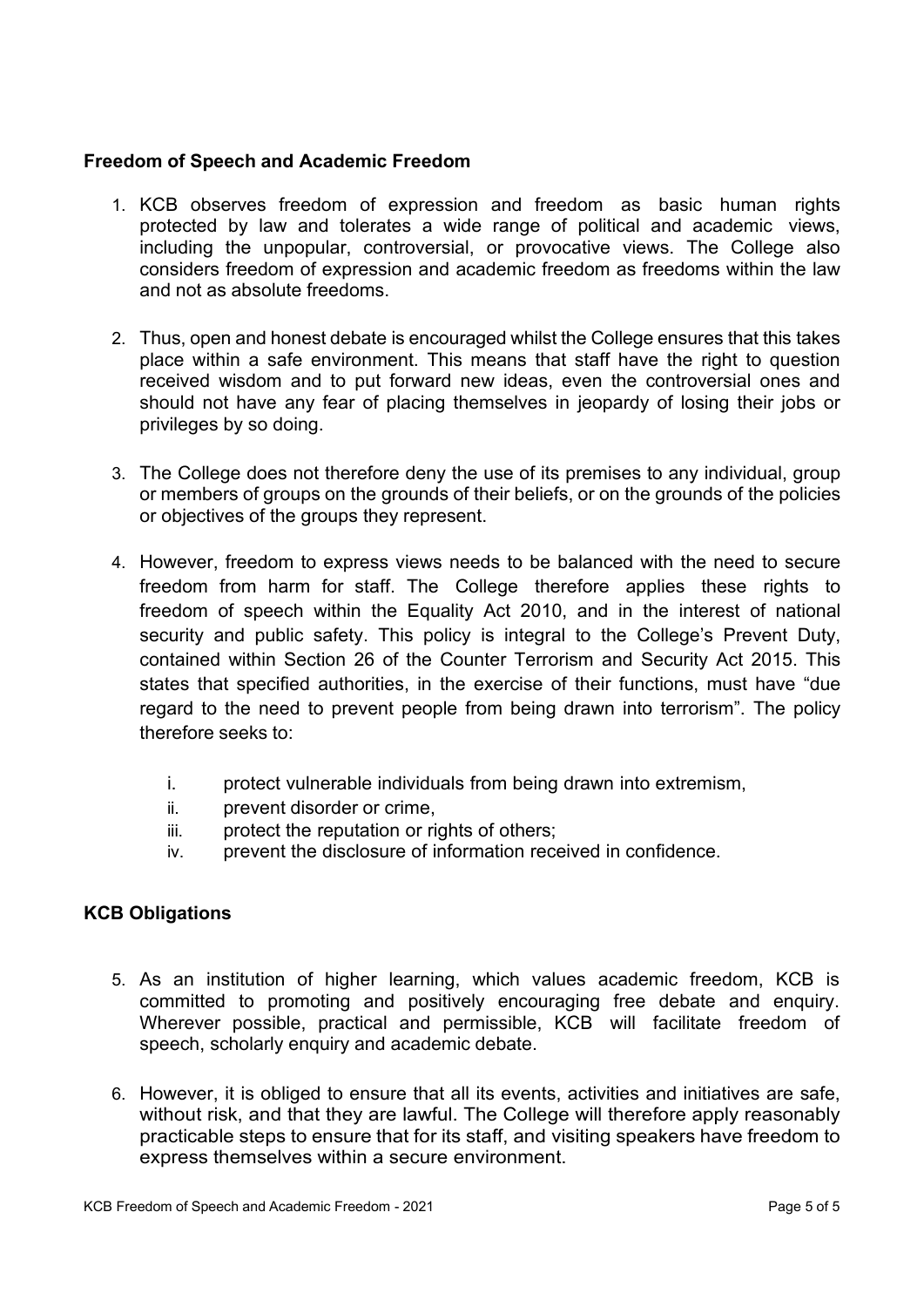7. This policy requires that all staff, speakers and those taking part in activities must give their views with due sensitivity and respect to the diversity of the college's staff and students. Therefore, if an external speaker or their topic of discussion has the potential to go against the College's conditions for a safe event, the College will work with event organisers or where appropriate, with the external speakers themselves, to ensure that a reasonable, informed and lawful outcome is achieved.

#### <span id="page-3-0"></span>**How does KCB observe these Obligations?**

- 8. The College will invite and encourage students and staff to invite external speakers or trainers who are committed to enhancing the students' learning experience, through:
	- i. master classes,
	- ii. sharing industry experience

iii. motivating and educating students in areas that impact directly on the students' learning experience.

9. KCB will observe these obligations by ensuring that there are clear instructions for organising events with external contribution and for vetting external speakers, as follows:

The person or group arranging any event at which external speakers participate must inform the external speakers that they MUST NOT: -

- I. advocate or incite hatred, violence or call for the breaking of the law
- II. encourage, glorify or promote any acts of terrorism including individuals, groups or organisations that support such acts
- III. spread hatred and intolerance in the community and thus aid in disrupting social and community harmony
- IV. raise or gather funds for any external organisation or cause without express permission of Management
- V. insult any faiths or groups

#### <span id="page-3-1"></span>**Procedures for Screening and Checking External Speakers/Trainers to KCB**

- 10. All recommendations/proposals for events should be made to the Programme Leader on their programme of study using the template in Appendix 1.
- 11. If the event requires an external speaker/trainer, the speaker/trainer must be approved by the Programme Leader and invited by the College after necessary checks have been conducted.
- 12. All speakers/trainers, even if they are approved by the Programme Leader, should submit their details to the Prevent Lead and must complete a form which is kept by the Prevent Lead.
- 13. Staff, students and student groups of students can make their requests through any senior member of staff, who should complete the written request (Appendix 1.